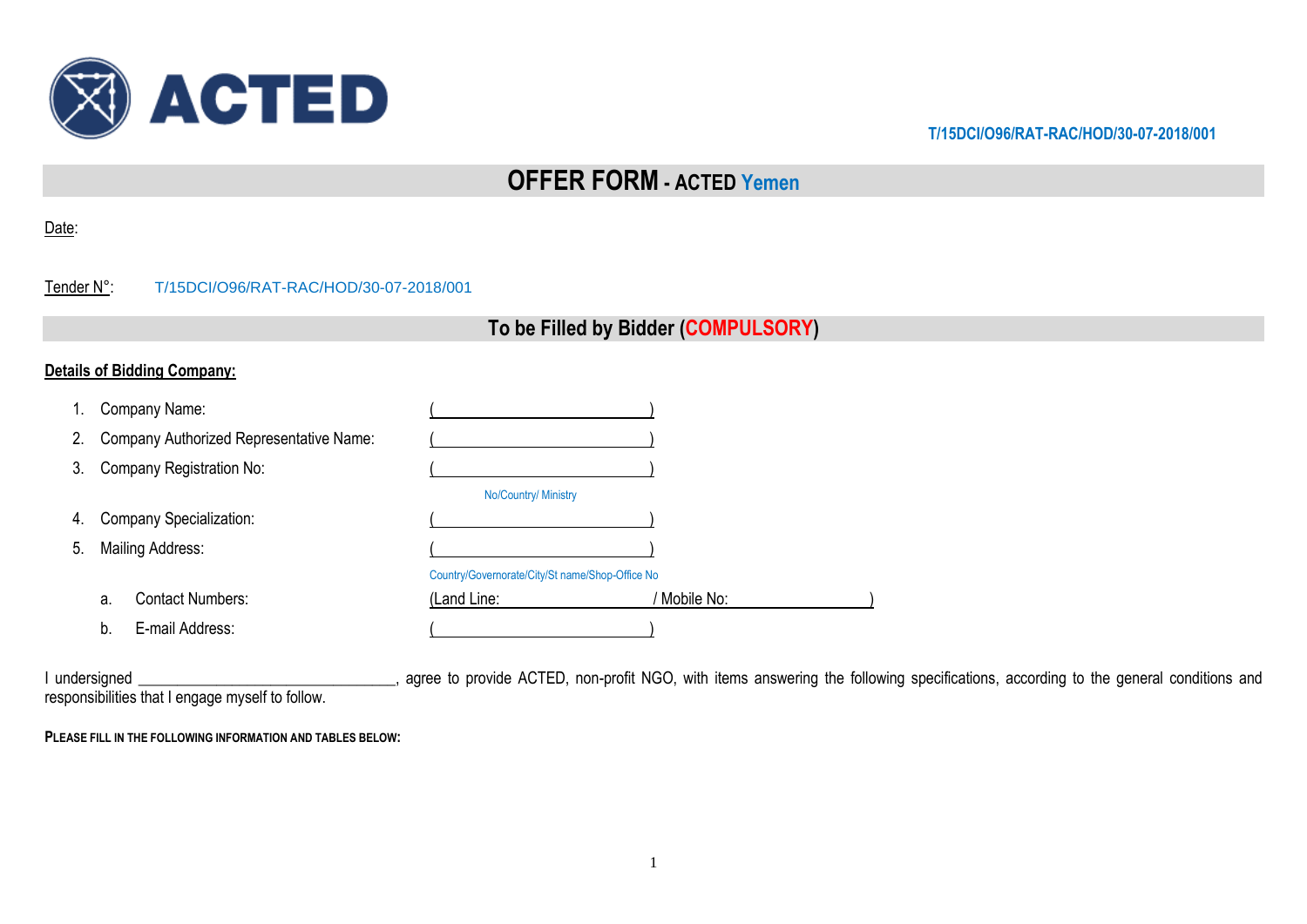

## **Bills of Quantities – Tools for agricultural canal & car road for Hodeidah**

Please note that the following items must include in the unit price the following considerations:

- 1. Each item described in the table below are NOT mandatory. The column "*Bidder's Specifications*" is here to include all design proposal from the bidder and/or justify the absence of the item.
- 2. Items against which no price is entered will be considered as covered by the other prices or rates in the bill, the total price entered shall cover all costs required for the proper execution, completion, and maintenance of the work in full.

يرجى مالحظة أن العناصر التالية يجب أن تتضمن في سعر الوحدة االعتبارات التالية:

1. كل الأعمدة موضح في الجدول أدناه ليست إلزامية. يوجد العمود "مواصفات من قبل التاجر" هنا ليشمل جميع عروض التصميم المقدمة من مقدم العرض و / أو يبرر عدم وجود العنصر.

2. تعتبر البنود التي لم بتم إدخال أي سعر عليها مشمولة بالأسعار الأخرى في الفاتورة، يجب أن يشمل السعر الإجمالي الذي تم إدخاله جميع التكاليف اللازمة للتنفيذ السليم والإكمال والصيانة الكاملة للعمل.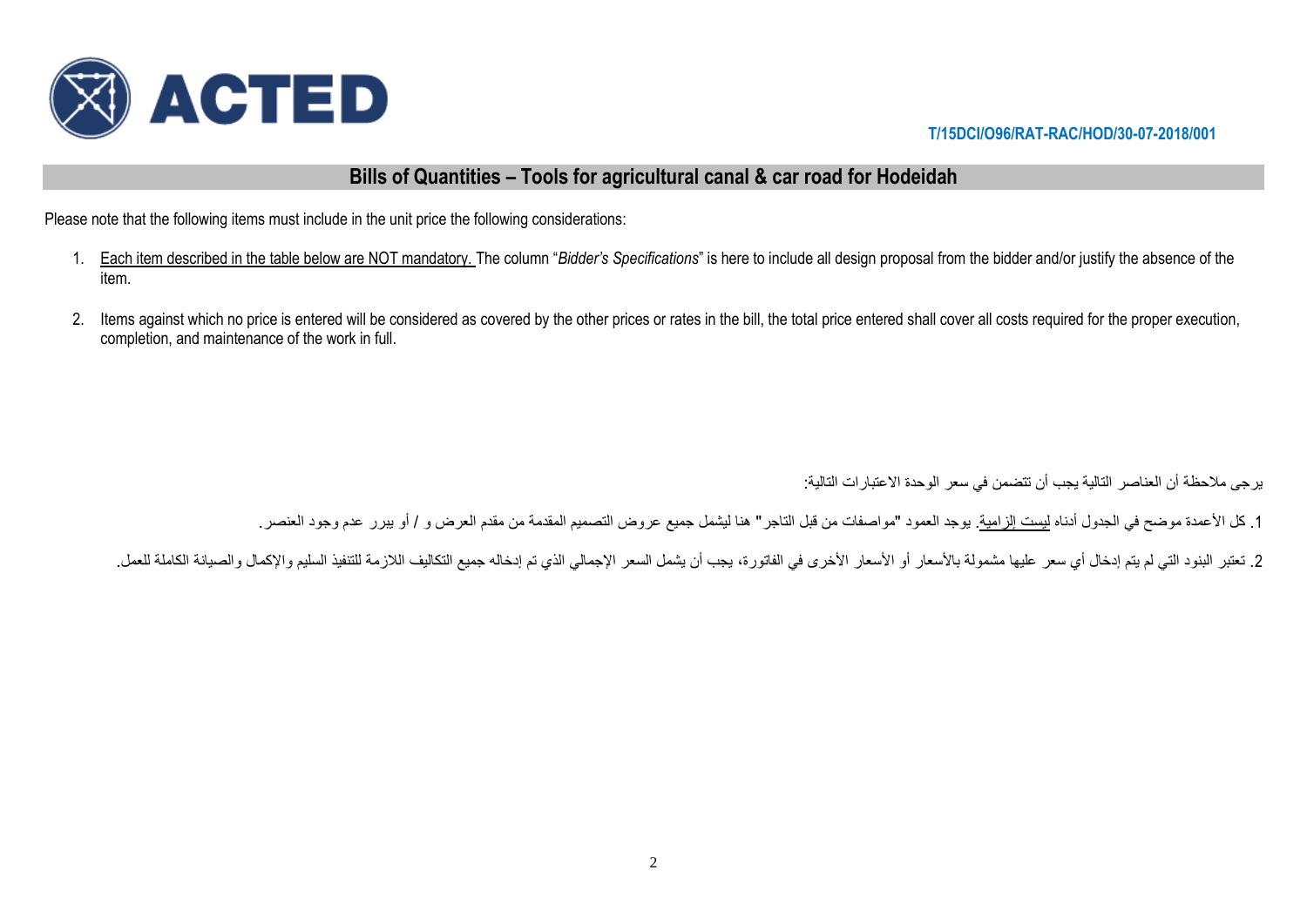

## **Batch 1: Tools for Agricultural Canal**

|                |                                                                                                                                                                                                      |                                                                                                                                                                                                                                     |                                                                                  |                       |                    | <b>Unit Price (USD)</b>                | <b>Total Price (USD)</b>                  |
|----------------|------------------------------------------------------------------------------------------------------------------------------------------------------------------------------------------------------|-------------------------------------------------------------------------------------------------------------------------------------------------------------------------------------------------------------------------------------|----------------------------------------------------------------------------------|-----------------------|--------------------|----------------------------------------|-------------------------------------------|
| Item<br>#      | <b>Description of tools</b>                                                                                                                                                                          | الأدوات                                                                                                                                                                                                                             | <b>Bidder's Specifications</b><br>(Please specify below)<br>المواصفات حسب التاجر | <b>Unit</b><br>الوحده | Quantity<br>الكمية | DDP at ACTED<br>Hodeidahh<br>Warehouse | DDP at ACTED<br><b>Hodeidah Warehouse</b> |
|                | <b>Good quality of Shovel:</b><br>Blade Size 290*215mm,<br>Length:1150mm<br>weight: 0.8kg-1kg,<br>Material: steel                                                                                    | كريك حديد نوعيه جيده:<br>مقاس الشفره: 290*215 مم.<br>الطول : 1150 مم.<br>الوزن: 1-0.8 كج.<br>مصنوع من الحديد ( كل الاجزاء).                                                                                                         |                                                                                  | Pcs                   | 120                |                                        |                                           |
| $\overline{2}$ | Hoe with local stick                                                                                                                                                                                 | مجارف عربي مع عصاء بلدي                                                                                                                                                                                                             |                                                                                  | Pcs                   | 120                |                                        |                                           |
| 3              | Pickaxe(One&Two sides) with<br>local stick:<br>material: steel<br>Size suitable for rock drilling<br>work                                                                                            | ِ محافر ( فواريع ) صخر ي جهه و جهتين  مع<br><u>عصاء بلدي:</u><br>مصنوعه من الحديد.<br>مقياس مناسب لاعمال الحفر الصخرى                                                                                                               |                                                                                  | Pcs                   | 120                |                                        |                                           |
| 4              | Cement spade No.18 high<br>quality                                                                                                                                                                   | ملعقة رقم 18 للاسمنت(اسباني) جوده عاليه                                                                                                                                                                                             |                                                                                  | Pcs                   | 60                 |                                        |                                           |
| 5              | <b>Good quality crowbar:</b><br>Length: 1.5 m<br>Diameter: 1.5 inch<br>prefer to be from the local<br>manufacturers<br>Made of strong steel material<br>using in the mountain road<br>implementation | <u>صبار حدید نوعیه جیدده :</u><br>الطول: 1.5 متر<br>القطر : 1.5 هنش<br>يفضل ان تكون الصبار من الانتاج المحلي ( محلات<br>الحداده) او نوعيه اسبانيه.<br>يفضل ان تكون الصبار مصنوعه من الصلب .<br>تستخدم في اعمال تنفيذ الطرق الجبليه. |                                                                                  | Pcs                   | 40                 |                                        |                                           |
| 6              | Hammer 18lb:<br>Hammer 18 lb from high<br>strong of steel with local stick                                                                                                                           | <u>مطارق ( زبرة ) 18 رطل مع عصا بلدي:</u><br>مطار ق (زبر ة) 18 رطل مصنوعه من الحديد                                                                                                                                                 |                                                                                  | Pcs                   | 20                 |                                        |                                           |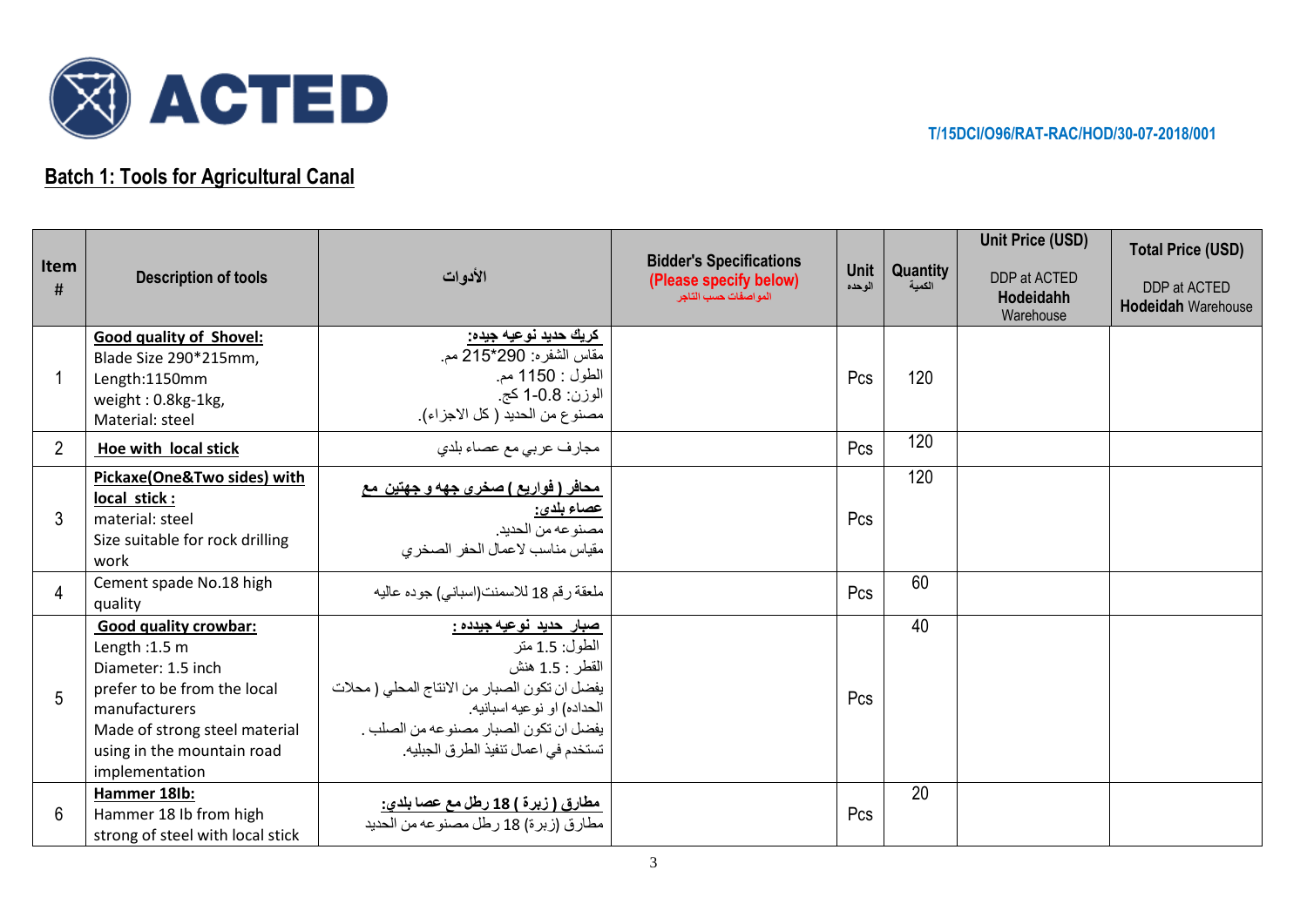

|                |                                     | الصلب مع عصاء بلدي قويه ومناسبه للحجم                                      |      |     |  |
|----------------|-------------------------------------|----------------------------------------------------------------------------|------|-----|--|
|                |                                     | المطلوب.                                                                   |      |     |  |
|                | Hammer 6Ib:                         | <u>مطارق ( زبرة ) 6 رطل مع عصا بلدي:</u>                                   |      | 100 |  |
| $\overline{7}$ | Hammer 6 Ib from high strong        | مطارق (زبرة) 6 رطل مصنوعه من الحديد الصلب                                  | Pcs  |     |  |
|                | of steel with local stick           | مع عصاء بلدي قويه ومناسبه للحجم المطلوب.                                   |      |     |  |
|                | Hammer 8Ib:                         | مطارق ( زبرة ) 8 رطل مع عصا بلدي:                                          |      | 20  |  |
| 8              | Hammer 8 Ib from high strong        | مطارق (زبرة) 8 رطل مصنوعه من الحديد الصلب                                  | Pcs  |     |  |
|                | of steel with local stick           | مع عصاء بلدي قويه ومناسبه للحجم المطلوب.                                   |      |     |  |
|                | V-Wedge type chisel:                | فراصات (ازمیرات) نوعیه جیده:                                               |      | 100 |  |
|                | prefer to be from the local         | يفضل ان تكون الفراصات من الانتاج المحلي (                                  |      |     |  |
|                | manufacturers                       | محلات الحداده) او نوعيه اسبانيه ممتاز ه .                                  |      |     |  |
| 9              | Made of strong steel material       | فراصات بقطر لايقل عن 2 هنش                                                 | Pcs  |     |  |
|                | Diameter: 2 inch                    | يستخدم في اعمال تنفيذ الطرق الجبليه وتكسير                                 |      |     |  |
|                | using in the mountain road          | الاحجار                                                                    |      |     |  |
|                | implementation                      |                                                                            |      |     |  |
|                | <b>Galvanized iron wheelbarrow:</b> | <u> عربيات من الحديد المجلفن المحبب:</u>                                   |      | 80  |  |
| 10             | with tubeless Tire +extra           | مع تاير نوع تيوبلس + تاير اضافي نوع تيوب لس                                | Pcs  |     |  |
|                | tubeless tire                       |                                                                            |      |     |  |
|                | Tubeless patch kit: Good            | <mark>حقيبه علبه تيوبلس:</mark> نو عيه ممتاز ه ومناسبه لتبير ات            |      | 80  |  |
| 11             | quality and suitable for the        | العر ببات                                                                  | Pcs  |     |  |
|                | Wheelbarrows tires                  |                                                                            |      |     |  |
|                | Good quality fine sieve 1mm:        | <u>غربال ناعم 1 مم نةعيه ممتازه:</u>                                       |      | 400 |  |
| 12             | installing on frame 0.8*1m of       | مثبت على ايطار حديد (شلمن مناسب) مقاس 0.8                                  | Pcs  |     |  |
|                | 90 angle steel form.                | م $1^*$                                                                    |      |     |  |
|                | Plastic black bucket 10 liter:      |                                                                            |      | 20  |  |
|                | -metal handle                       |                                                                            |      |     |  |
|                | -Made from high quality             | <mark>سطول بلاستيك اسود نوع ايطال<i>ي</i> حجم 10 لتر:</mark><br>مقبض معدني |      |     |  |
| 13             | polyethylene; Maximum               |                                                                            | Kits |     |  |
|                | Strength                            | مصنو ع من البلاستيك ذات الجو ده العاليه                                    |      |     |  |
|                | -Suitable for all types of work,    | مناسب لجميع الاعمال الانشائيه والقطاعات الاخرى.                            |      |     |  |
|                | both of the sector of the           |                                                                            |      |     |  |
|                | construction and other sectors      |                                                                            |      |     |  |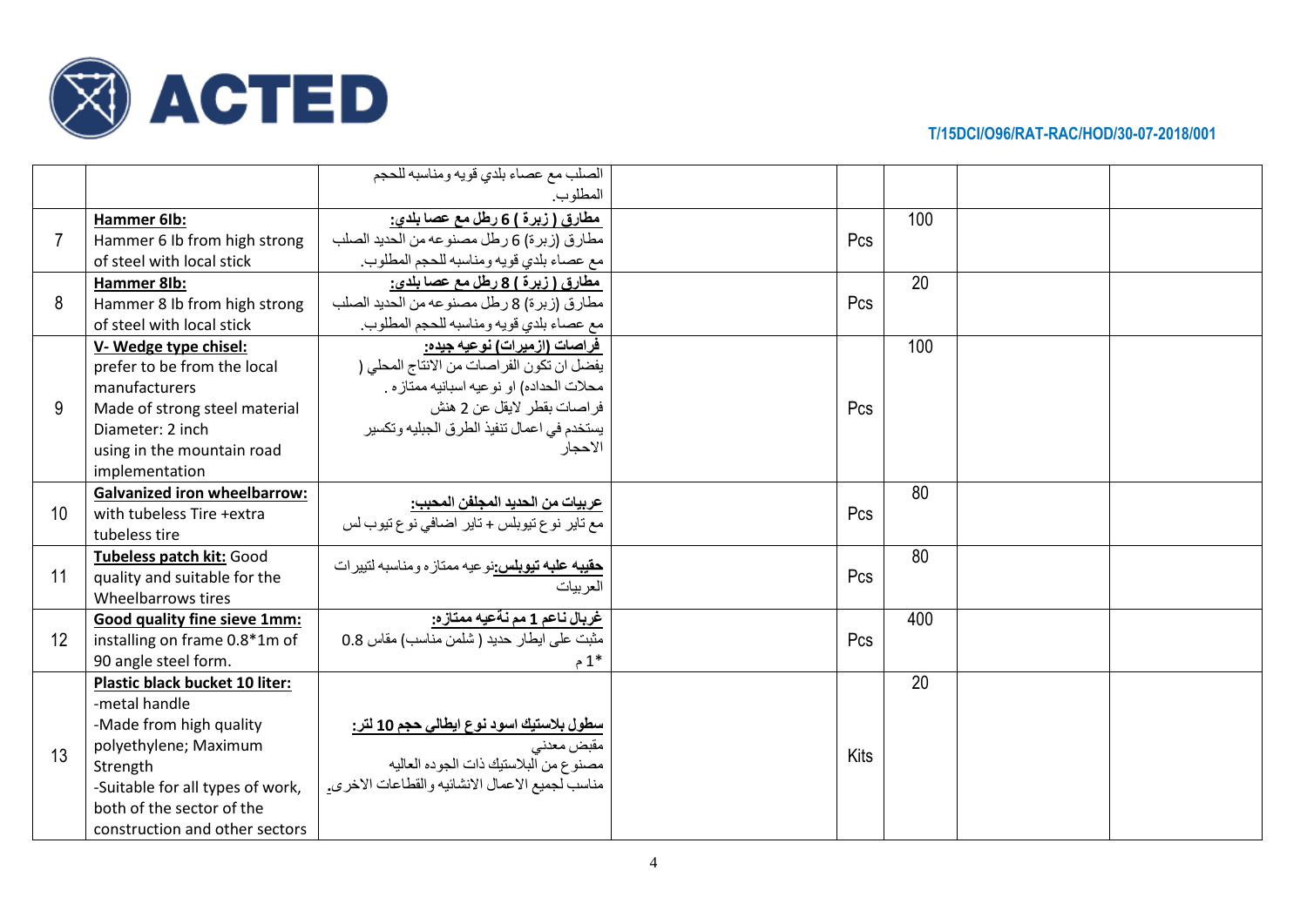

| 14 | Balance hose 7mm dia 10 long                                                                                                                                                                                                          | ميزان خرطوم ( شرب ) قطر 7مم طول 10م                                                                                                                                                                      | Pcs  | 20  |  |
|----|---------------------------------------------------------------------------------------------------------------------------------------------------------------------------------------------------------------------------------------|----------------------------------------------------------------------------------------------------------------------------------------------------------------------------------------------------------|------|-----|--|
| 15 | Rope 3mm good quality                                                                                                                                                                                                                 | خيط بناء سمك 3 مم نو عيه جيده                                                                                                                                                                            | Roll | 100 |  |
| 16 | Iron barrel 200liter:<br>Barrel thickness: Not less<br>than0.8mm<br>Barrel diameter: 560mm<br>Barrel height: 890mm<br>Barrel Color: Yellow / Blue<br>Barrel Material: Cold rolled<br>steel<br>Barrel Weight: Not less than<br>18000 g | <u>برميل حديد 200 لتر:</u><br>السماكه : لاتقل عن 0.8 مم<br>قطر البرميل: 560 مم<br>ارتفاع البرميل: 890 مم<br>اللون : ازرق او اصفر<br>ماده الصنع: الحديد المدر فل على البار د<br>الوزن : لايقل عن 18000 جم | Pcs  | 80  |  |
| 17 | <b>Good quality of Plastic</b><br>Jerrycan 20liter                                                                                                                                                                                    | دبة بلاستيك سعة 20لتر ـنو عيه جيده                                                                                                                                                                       | Pcs  | 200 |  |
| 18 | Thermos(flask) 3 gallon good<br>quality                                                                                                                                                                                               | ترمس ماء سعة 3جالون نوعيه جيده                                                                                                                                                                           | Pcs  | 60  |  |
| 19 | <b>Good quality of tarpaulin</b><br>10*10Yard green color                                                                                                                                                                             | طربال بلاستيكي10*10يارد لون اخضر نوعيه<br>ممتاز ہ                                                                                                                                                        | Pcs  | 90  |  |

## **BIDDER'S COMMENTS/REMARKS:**

|    | <u> 1989 - Johann Stein, mars an deus Amerikaansk kommunister (</u> |
|----|---------------------------------------------------------------------|
| 3. |                                                                     |
| 4  | <u> 1980 - John Barnett, fransk politiker (d. 1980)</u>             |
|    | 5.                                                                  |
|    |                                                                     |
|    |                                                                     |
|    |                                                                     |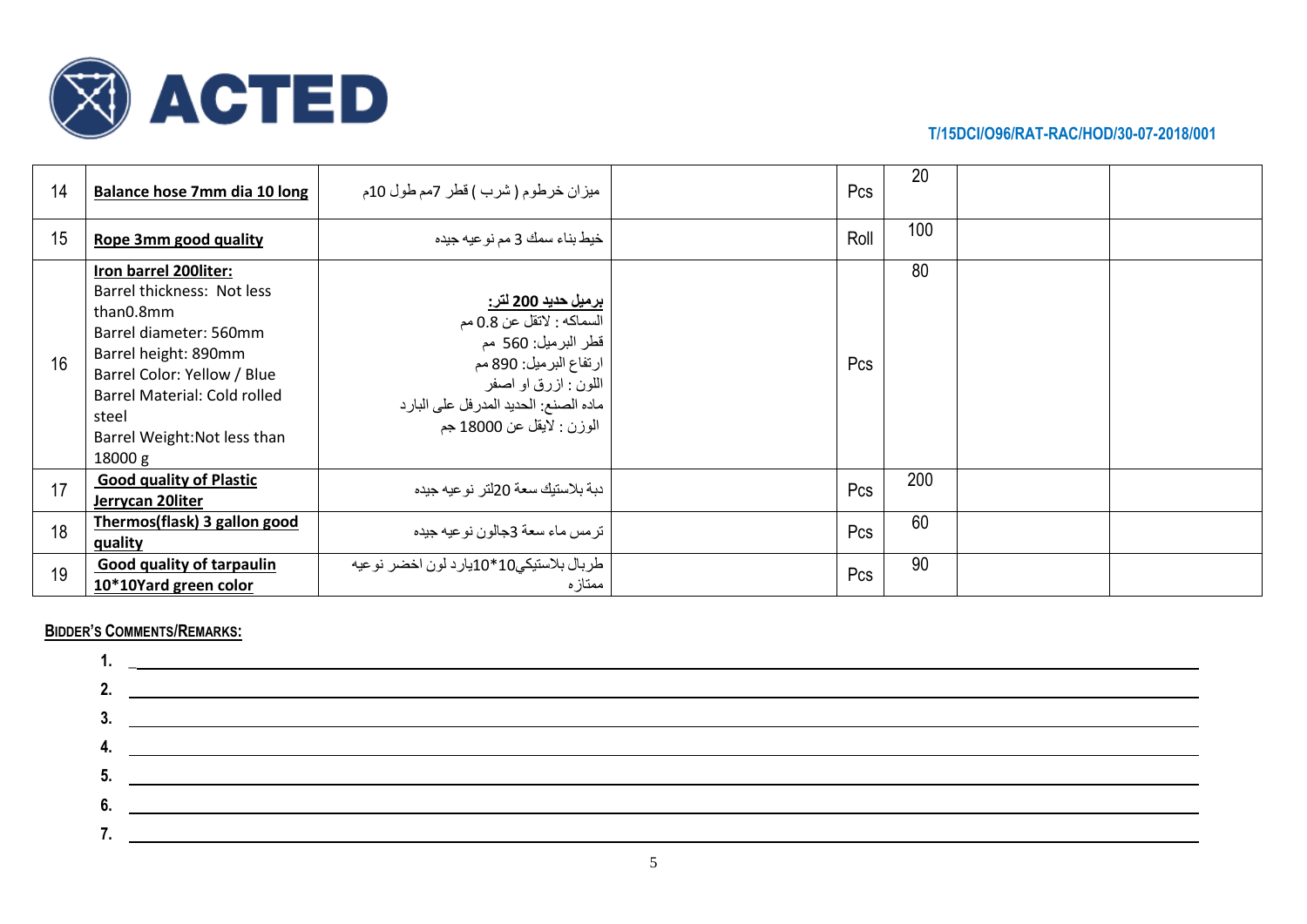

## **BIDDER'S TERMS AND CONDITIONS:**

- 1. Valid of the offer: \_\_\_\_\_\_\_\_\_\_\_\_\_\_\_\_\_\_\_\_\_\_\_\_\_\_\_\_\_(minimum: 6 months)
- **2.** Terms of delivery (DDP compulsory) DDP in ACTED Hodeidah Warehouse
- **3.** Terms of payment: \_\_\_\_\_\_\_\_\_\_\_\_\_\_\_\_\_\_\_\_\_\_\_

## .1 عرص سعر صالح لمدة 6 اشهر على األقل التوصيل الى مخازن المنظمة في الحدية

- الشروط والمتطلبات من التاجر:
- - - .3 الية الدفع: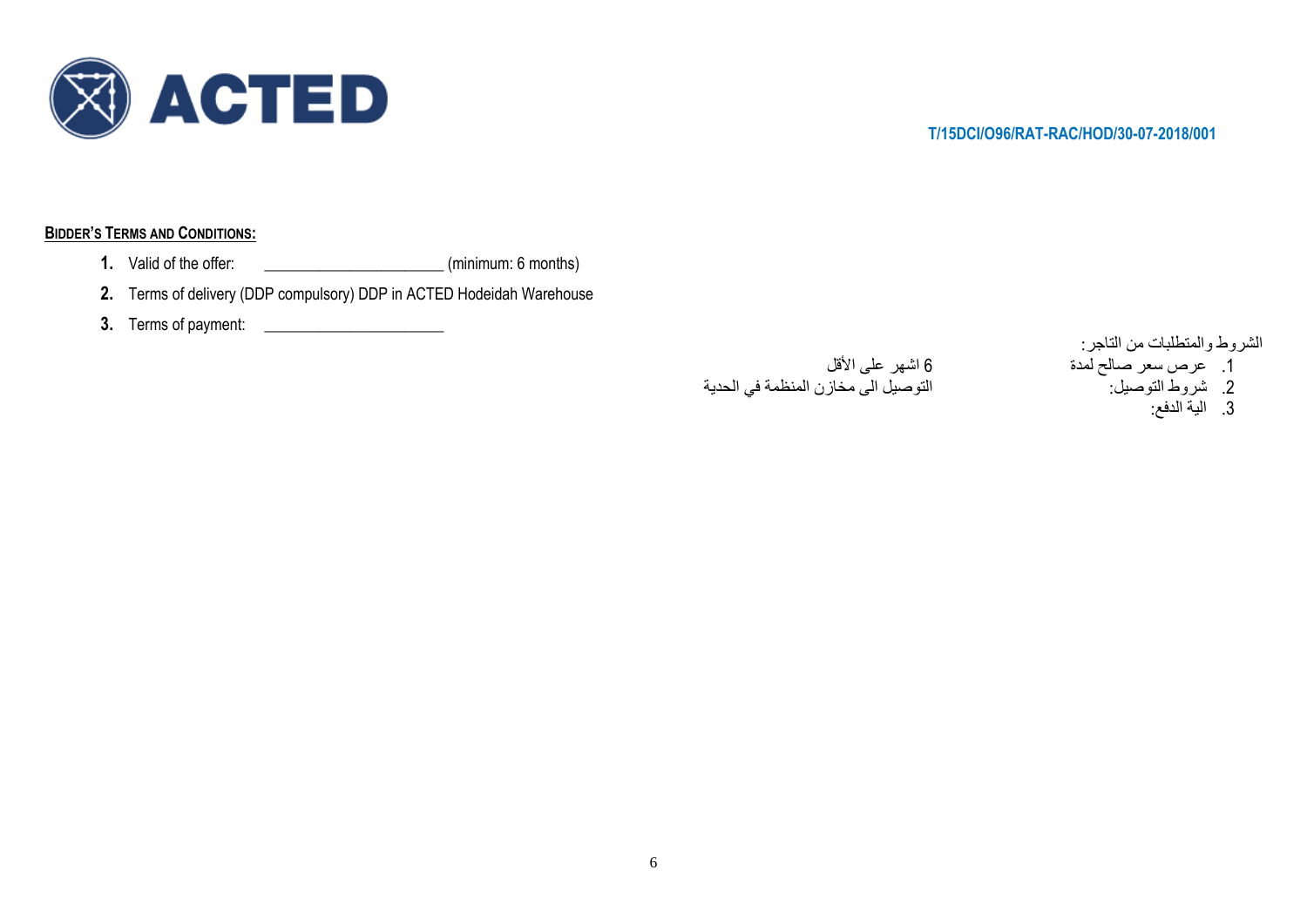

## **Batch 2: Tools for Car road**

| Item<br>#      | <b>Description of tools</b>                                                                                                                                                                            | الأدوات                                                                                                                                                                                                                                   | <b>Bidder's Specifications</b><br>(Please specify below) | Unit | <b>Quantity</b> | Unit Price (USD)<br>DDP at ACTED<br><b>Hodeidah Warehouse</b> | <b>Total Price (USD)</b><br>DDP at ACTED<br><b>Hodeidah Warehouse</b> |
|----------------|--------------------------------------------------------------------------------------------------------------------------------------------------------------------------------------------------------|-------------------------------------------------------------------------------------------------------------------------------------------------------------------------------------------------------------------------------------------|----------------------------------------------------------|------|-----------------|---------------------------------------------------------------|-----------------------------------------------------------------------|
|                | Good quality of Shovel:<br>Blade Size 290*215mm,<br>Length:1150mm<br>weight: 0.8kg-1kg,<br>Material: steel                                                                                             | <u>کريك حديد نوعيه جيده:</u><br>مقاس الشفره: 290*215 مم.<br>الطول : 1150 مم.<br>الوزن: 0.8-1 كج.<br>مصنوع من الحديد ( كل الاجزاء).                                                                                                        |                                                          | Pcs  | 120             |                                                               |                                                                       |
| $\overline{2}$ | Hoe with local stick                                                                                                                                                                                   | مجارف عربي مع عصاء بلدي                                                                                                                                                                                                                   |                                                          | Pcs  | 120             |                                                               |                                                                       |
| 3              | Pickaxe(One&Two sides) with<br>local stick:<br>material: steel<br>Size suitable for rock drilling<br>work                                                                                              | <u>محافر ( فواريع ) صخري جهه و</u><br><u>جهتين مع عصاء بلدي:</u><br>مصنوعه من الحديد.<br>مقياس مناسب لاعمال الحفر الصخري                                                                                                                  |                                                          | Pcs  | 120             |                                                               |                                                                       |
| 4              | Cement spade No.18 high<br>quality                                                                                                                                                                     | ملعقة رقم 18 للاسمنت(اسباني) جوده<br>عاليه                                                                                                                                                                                                |                                                          | Pcs  | 90              |                                                               |                                                                       |
| 5              | <b>Good quality crowbar:</b><br>Length: $1.5$ m<br>Diameter: 1.5 inch<br>prefer to be from the local<br>manufacturers<br>Made of strong steel material<br>using in the mountain road<br>implementation | <u>صبار حديد نوعيه جيدده :</u><br>الطول: 1.5 متر<br>القطر : 1.5 هنش<br>يفضل ان تكون الصبار من الانتاج<br>المحلي ( محلات الحداده) او نوعيه<br>اسبانيه.<br>يفضل ان تكون الصبار مصنوعه من<br>الصلب .<br>تستخدم في اعمال تنفيذ الطرق الجبليه. |                                                          | Pcs  | 60              |                                                               |                                                                       |
| 6              | Hammer 6lb:<br>Hammer 6 Ib from high strong of<br>steel with local stick                                                                                                                               | <u>مطارق ( زبرة ) 6 رطل مع عصا</u><br>بلدى:<br>مطارق (زبرة) 6 رطل مصنوعه من                                                                                                                                                               |                                                          | Pcs  | 90              |                                                               |                                                                       |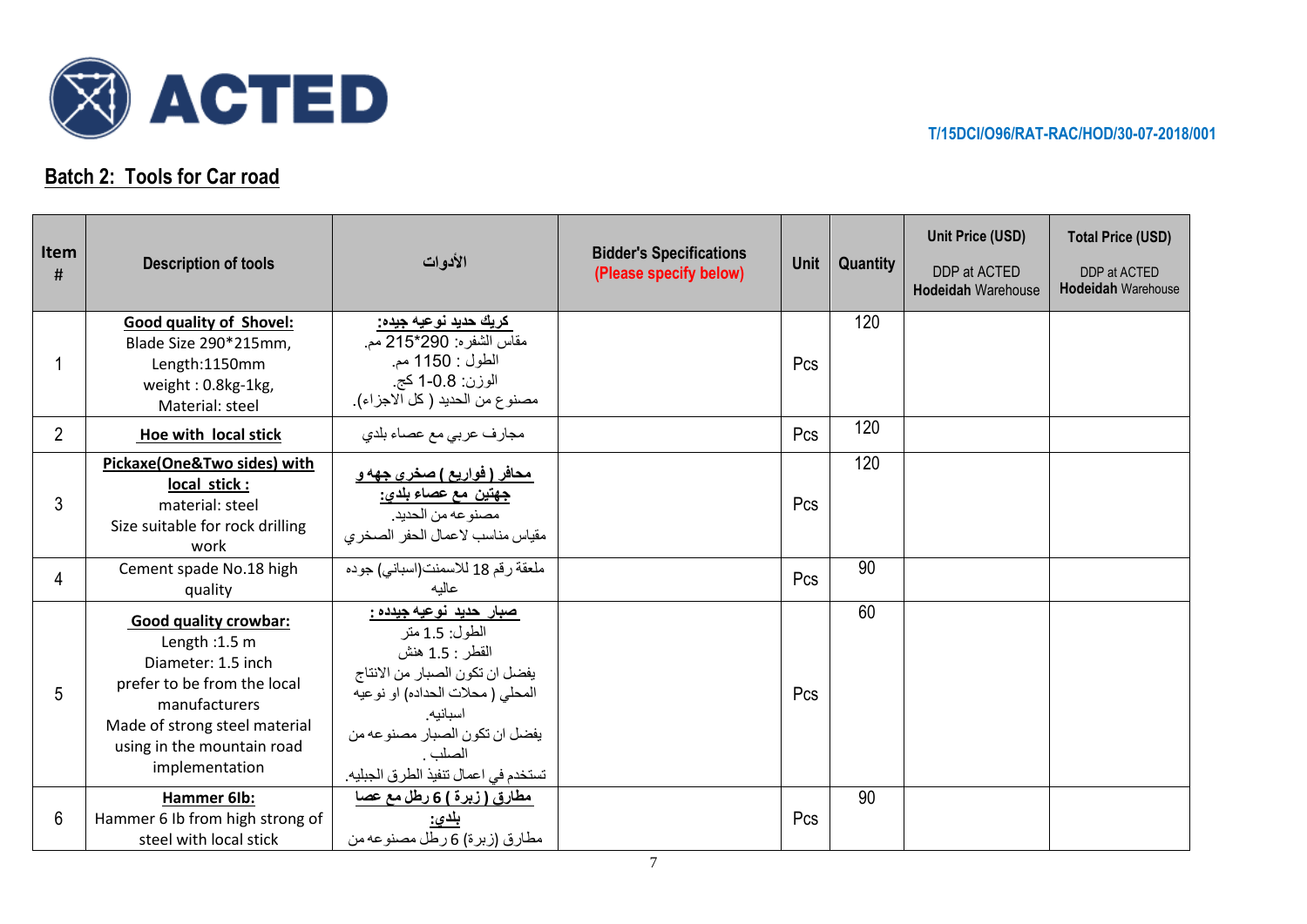

|    |                                                                                                                                                                                                                           | الحديد الصلب مع عصاء بلدي قويه<br>ومناسبه للحجم المطلوب.                                                                                                                                                        |     |     |  |
|----|---------------------------------------------------------------------------------------------------------------------------------------------------------------------------------------------------------------------------|-----------------------------------------------------------------------------------------------------------------------------------------------------------------------------------------------------------------|-----|-----|--|
| 7  | Hammer 18lb:<br>Hammer 18 Ib from high strong<br>of steel with local stick                                                                                                                                                | مطارق ( زبرة ) 18 رطل مع عصا<br>بلدى:<br>مطارق (زبرة) 18 رطل مصنوعه من<br>الحديد الصلب مع عصاء بلدي قويه<br>و مناسبه للحجم المطلوب.                                                                             | Pcs | 30  |  |
| 8  | V-Wedge type chisel:<br>prefer to be from the local<br>manufacturers<br>Made of strong steel material<br>Diameter: 2 inch<br>using in the mountain road<br>implementation                                                 | فراصات (ازمیرات) نوعیه جیده:<br>يفضل ان تكون الفراصات من الانتاج<br>المحلي ( محلات الحداده) او نوعيه<br>اسبانيه ممتاز ه.<br>فراصات بقطر لايقل عن 2 هنش<br>يستخدم في اعمال تنفيذ الطرق الجبليه<br>وتكسير الاحجار | Pcs | 90  |  |
| 9  | <b>Galvanized iron wheelbarrow:</b><br>with tubeless Tire +extra<br>tubeless tire                                                                                                                                         | عربيات من الحديد المجلفن المحبب:<br>مع نایر نوع نیوبلس + نایر اضافی نوع<br>تيوب لس                                                                                                                              |     |     |  |
| 10 | Tubeless patch kit:<br>Good quality and suitable for<br>the Wheelbarrows tires                                                                                                                                            | <u>حقيبه علبه تيوبلس:</u><br>نو عيه ممتاز ه و مناسبه لتبير ات<br>العربيات                                                                                                                                       | Kit | 24  |  |
| 11 | Good quality fine sieve<br>1mm:installing on frame 0.8*1m<br>of 90 angle steel form.                                                                                                                                      | غربال ناعم 1 مم نةعيه ممتازه:مثبت<br>على ايطار حديد ( شلمن مناسب) مقاس<br>$1*0.8$                                                                                                                               | Pcs | 96  |  |
| 12 | <b>Plastic black bucket 10 liter:</b><br>-metal handle<br>-Made from high quality<br>polyethylene; Maximum<br>Strength<br>-Suitable for all types of work,<br>both of the sector of the<br>construction and other sectors | <u>سطول بلاستيك اسود نوع ايطالي حجم</u><br><u> 10 لتر:</u><br>مقبض معدني<br>مصنوع من البلاستيك ذات الجوده<br>العالبه<br>مناسب لجميع الاعمال الانشائيه<br>والقطاعات الاخرى.                                      | Pcs | 240 |  |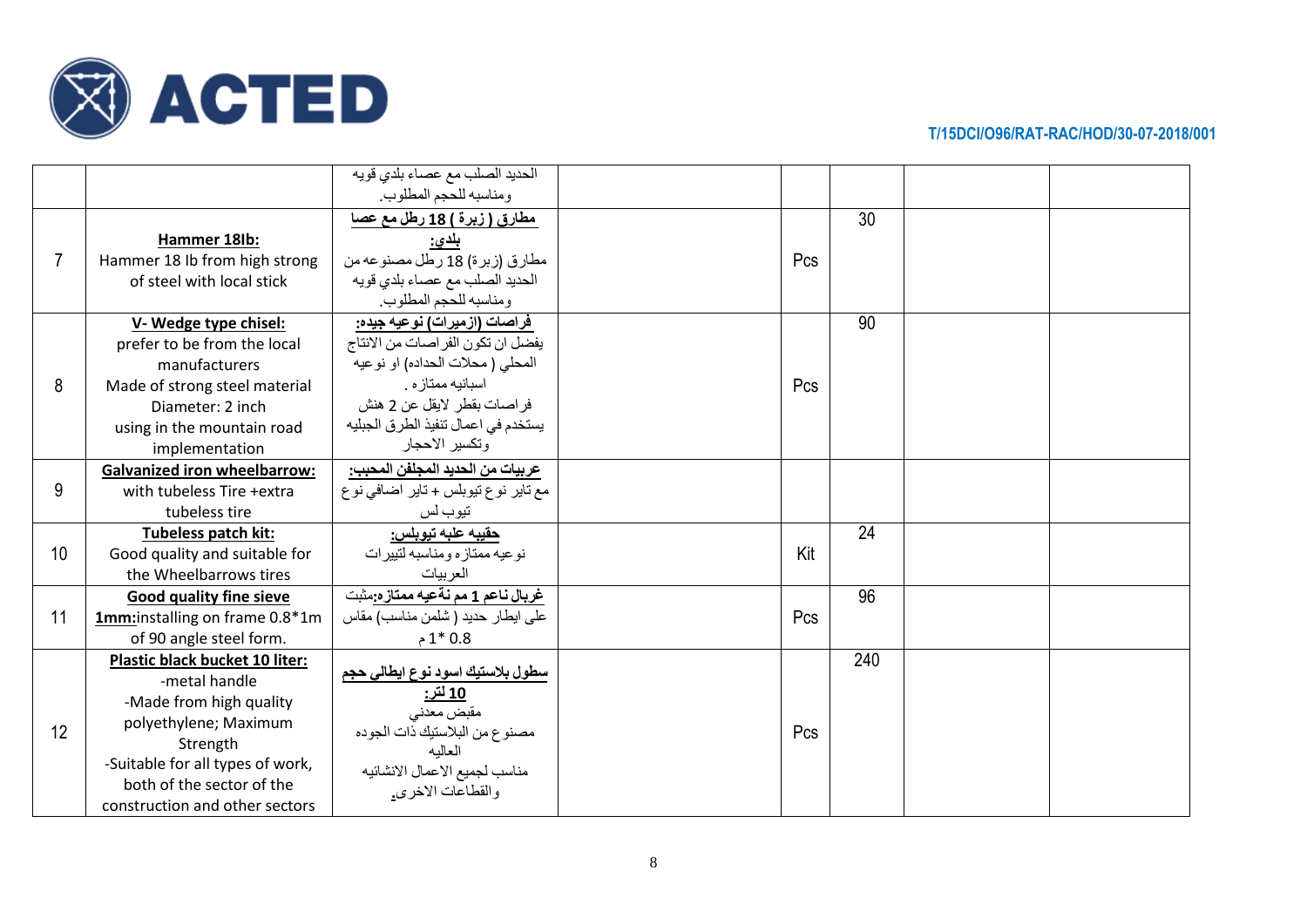

|    | Iron barrel 200 liter:             |                                                    |      | 90  |  |
|----|------------------------------------|----------------------------------------------------|------|-----|--|
|    | Barrel thickness: Not less         | برميل حديد 200 لتر:                                |      |     |  |
|    | than0.8mm                          | السماكه : لاتقل عن 0.8 مم                          |      |     |  |
|    | Barrel diameter: 560mm             | قطر البرميل: 560 مم                                |      |     |  |
| 13 | Barrel height: 890mm               | ارتفاع البرميل: 890 مم                             | Pcs  |     |  |
|    | Barrel Color: Yellow / Blue        | اللون : ازرق او اصفر                               |      |     |  |
|    | Barrel Material: Cold rolled steel | ماده الصنع: الحديد المدر فل على البار د            |      |     |  |
|    | Barrel Weight: Not less than       | الوزن : لايقل عن 18000 جم                          |      |     |  |
|    | 18000 g                            |                                                    |      |     |  |
|    | Good quality of Plastic Jerrycan   |                                                    |      | 180 |  |
|    |                                    |                                                    |      |     |  |
| 14 | 20liter                            | دبة بلاستيك سعة 20لتر ـنو عيه جيده                 | Pcs  |     |  |
|    | Thermos(flask) 3 gallon good       |                                                    |      | 36  |  |
| 15 | quality                            | تر مس ماء سعة 3جالون نو عيه جيده                   | Pcs  |     |  |
|    | Good quality of tarpaulin          |                                                    |      | 90  |  |
| 16 | 10*10Yard green color              | طربال بلاستيكى10*10يارد لون<br>اخضر نو عيه ممتاز ه | Pcs  |     |  |
|    |                                    |                                                    |      | 60  |  |
| 17 | Rope 3mm good quality              | خيط بناء سمك 3 مم نوعيه جيده                       | Roll |     |  |

#### **BIDDER'S COMMENTS/REMARKS:**